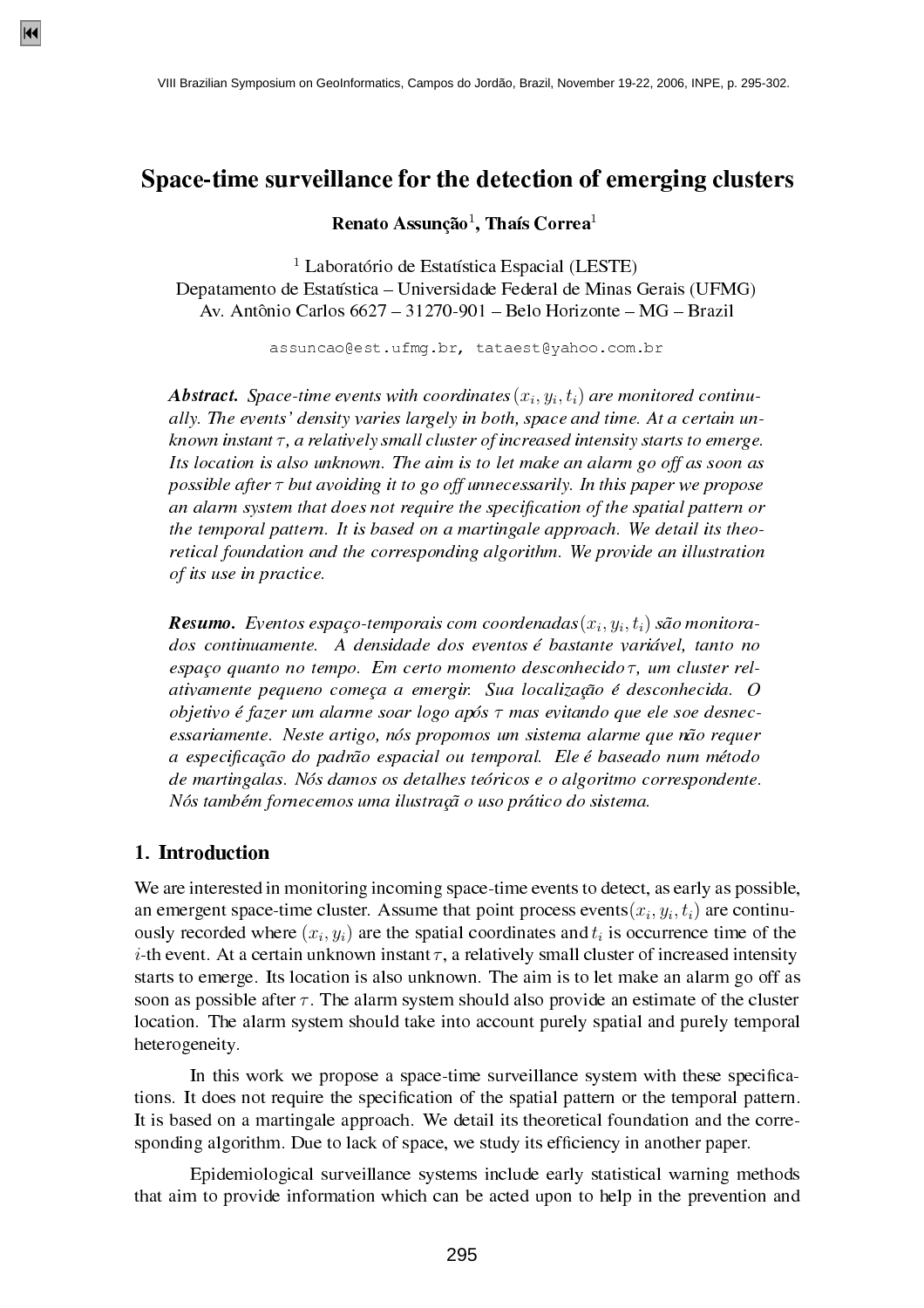control of diseases. There is a renewed interest on the development of statistical systems that include spatially referenced information sources due, among other reasons, to heightened concerns about bioterrorism.

The requirements of a surveillance system accounting for spatial structure are generally structured around a basic trade-off: the need for quickly detecting possible outbreaks and epidemics must be balanced against the need for not triggering alarm signals too often unnecessarily.

In this paper, we describe a method to analyze space and time surveillance data in the form of point processes. We propose a probability model to describe eventually emerging spatial clusters with a minimum requirement of user-defined parameters. Based on this model for the emerging spatial clusters, we use the Shiryaev-Roberts statistic and adopt a martingale approach to derive the test properties. Hence, we are able to control the average length run of our surveillance method under the absence of emerging spatial clusters. We define appropriately the average run length for the situation when there are clusters present in the data and illustrate the method in practice. The algorithm is implemented in a freely available stand-alone software and it is expected soon to be in TERRAVIEW.

# 2. Literature Review

The traditional methods for space-time cluster detection are retrospective in nature. That is, they search in a a database of past events for evidence of clusters' presence. In contrast, our interest is on prospective methods: an events' database is updated regularly and then an algorithm should run to help deciding on the emergence of localized space-time clusters. Hence, the clusters must be alive in the sense that at least some of the most recent events belong to the eventually detected clusters. This brings several difficult problems well known in the artificial intelligence literature: repeated significance tests (at least one every time the database is updated); trade-off between setting up the system to go off as soon as possible after a localized space-time cluster starts to emerge and, at the same time, requiring that the false alarms frequency be kept at a minimum.

A thorough literature review can be found in the book edited by [A B Lawson 2005] or in [Sonesson et al. 2003]. We give here a very brief overview of the main proposals. There are non-spatial methods derived from quality control ideas concerned with monitoring a stochastic process on time. The Shewart Chart Control is a very simple and popular method but it is not sensitive to small changes in the process. The Cummulative Sum (CUSUM) method accumulates the recent evidence to the previous data to trigger a threshold limit. It has been shown that it has optimal properties in very simple scenarios. Exponentially weighted moving average also accumulates evidence, as the CUSUM method, but it discounts observations as they get old. All these methods assume data are independent in time, not a realistic assumption. [Kennett and Pollak 1996] uses a Shiryaev-Roberts statistics to allow for dependent data.

There are few space-time oriented proposals. Two recent and promising ones are [Kulldorff 2001] who proposed a space-time scan statistic for areal data. [Rogerson 2001] suggested a statistic based on local Knox statistic.

We introduced a new method focusing on point process data. That is, there is no risk population info. The null hypothesis of interest is that we have a separable events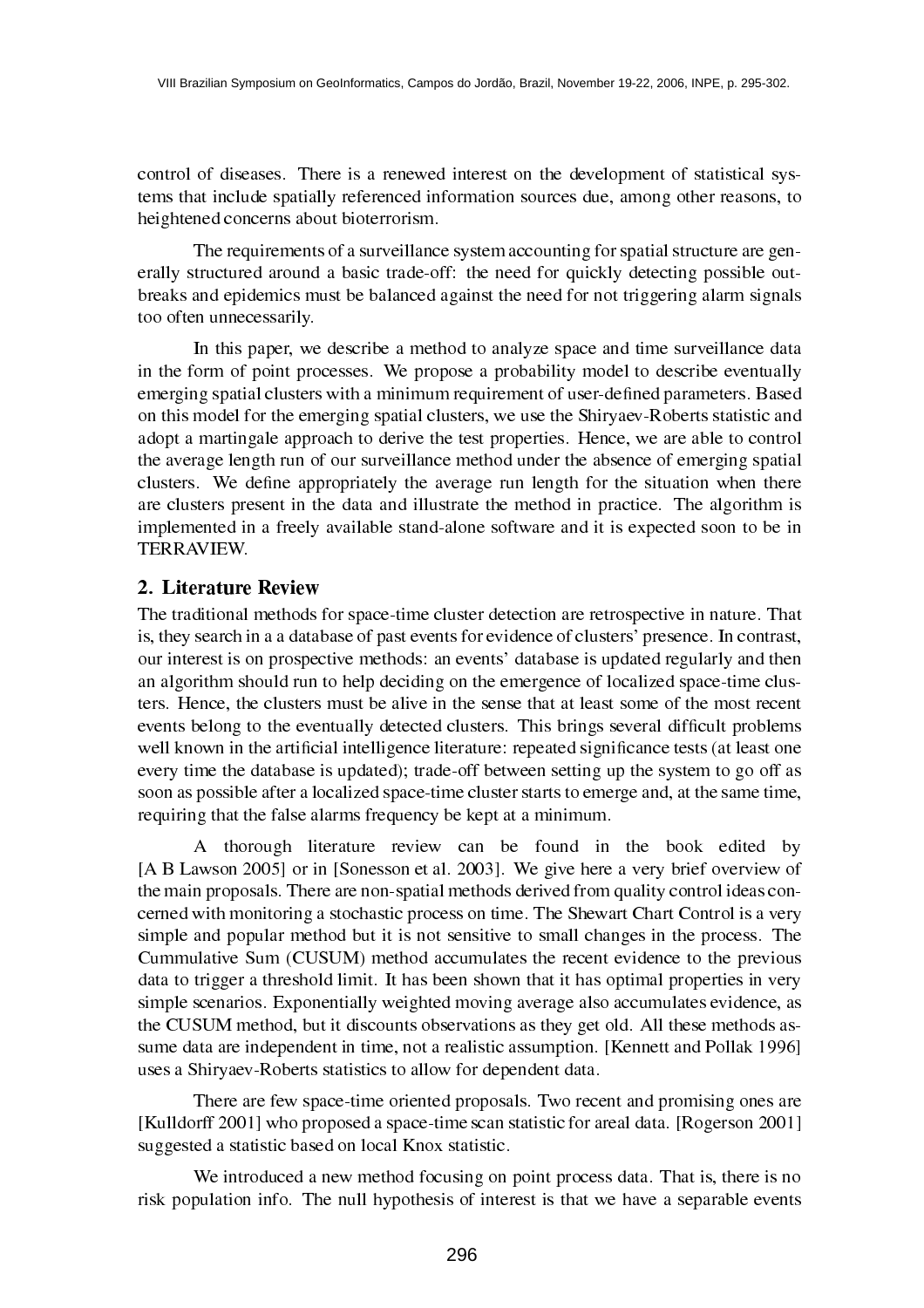density with unspecified and arbitrary spatial and temporal heterogeneity. As alternative, we assume that somewhere, at some moment, few localized space-time high intensity clusters start to emerge. We develop a likelihood model for this pair of hypotheses and monitor the incoming data with a spatial version of the Shyriaev-Roberts statistic.

### 3. Basic Concepts and notation

The Shiryayev-Roberts Method was developed for temporal processes only. Suppose that a sequence of possibly dependent random variables  $X_1, X_2, \ldots$  is observed. Let  $f_{(k)}(x_1, x_2, \ldots, x_n)$  be the joint density distribution of the first n random variables when a cluster starts to emerge at moment  $\tau = k$ . When no cluster ever emerges, we write  $f_{\infty}(x_1, x_2, \ldots, x_n)$ . Any surveillance method implies a stopping time N, the first moment when the alarm goes off.  $E_k(\cdot)$  is the expectation with respect to  $f_{(k)}$  and  $E_{\infty}(N)$  is called the Average Run Length and it is denoted by  $ARL<sup>0</sup>$ . Clearly, it is desirable to keep  $ARL<sup>0</sup>$  small and, for that, the user establishes an acceptable minimum threshold B for this parameter. That is, we want  $ARL^0 = E_{\infty}(N) > B$ . The Shiryayev-Roberts test statistic is given by

$$
R_n = \sum_{k=1}^n \frac{f_{(k)}(X_1, X_2, \dots, X_n)}{f_{(\infty)}(X_1, X_2, \dots, X_n)}
$$

The alarm goes off if  $R_n$  is too large, that is, if  $R_n \geq A$ . The stopping time is  $N_A$ : the alarm goes off by the first time at  $N_A$  where

$$
N_A = \min\left[n\left|R_n \ge A\right]\right]
$$

It remains to find A such that  $ARL^0 = E_{\infty}(N) > B$ .

Under  $P_{\infty}$ , the sequence

$$
\Lambda_{k,n} = \frac{f_{(k)}(X_1, X_2, \dots, X_n)}{f_{(\infty)}(X_1, X_2, \dots, X_n)}
$$

is a martingale with expected value equal to 1 (even with dependent observations). Therefore,  $R_n - n =$  $\frac{n}{2}$  $k=1$  $(\Lambda_{k,n} - 1)$  is a zero mean martingale. By the Optional Sampling Theorem, we have

$$
E_{\infty}(R_{N_A} - N_A) = 0 \Rightarrow E_{\infty}(N_A) = E_{\infty}(R_{N_A}).
$$

By definition,  $R_{N_A} \geq A$  and hence  $E_{\infty} (N_A) \geq A$ . Therefore, taking  $A = B$  satisfies the condition  $E_{\infty}(N_B) \geq B$ .

There are several advantages associated with the Shiryayev-Roberts (SR) method. First, it can be shown that it exhibits some optimal properties in some simple scenarios. Furthermore, in terms of the delay time for the alarm going off after the purely temporal clusters strats to emerge, the SR and CUSUM are similar. The SR method does not require independence between observations. And it can also be shown that SR is at least as efficient as some optimal classical procedures.

The major disadvantage of the SR method is that it depends on the complete specification of the joint distribution of  $X_1, \ldots, X_n$  after a change occurs at  $\tau = k$ . If this is difficult to be done in the purely temporal context, in the space-time situation it seems hopeless. However, we found a way out as we explain next.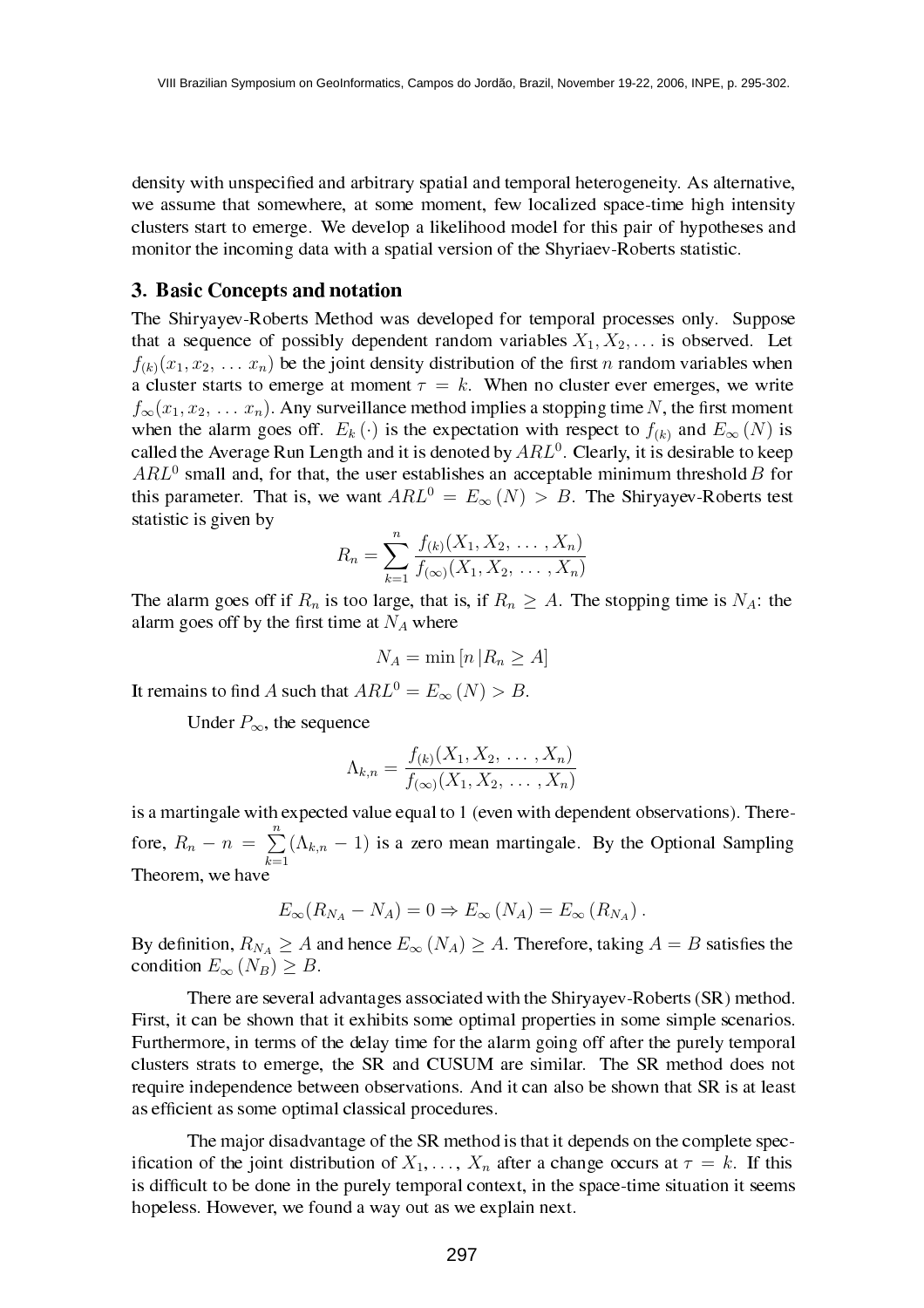#### 4. Our proposal for space-time clusters

Let N be a Poisson process in  $\mathbb{R}^3$  partially observed in the three-dimensional region  $\mathcal{A} \times$ [0, T]. Let  $N(C_i)$  be the number of events in the cylinder  $C_i$ .  $N(C_i) \sim \text{Poisson}(\mu(C_i))$ and  $\mu(C_i)$  is unknown. Let  $\lambda(x, y, t)$  be the intensity function of the events in  $\mathcal{A} \times [0, T]$ . Consider a cylinder  $C_i$  in  $\mathbb{R}^3$  (see Figure 1) and let  $\mu(C_i)$  be the integral over  $C_i$  of  $\lambda(x, y, t)$ , while  $\mu$  is the expected number of events in all the region  $\mathcal{A} \times [0, T]$ . Define the marginal spatial an d temporal densities by  $\lambda_S(x, y) = \mu^{-1}$ spatial and temporal densities by  $\lambda_S(x, y) = \mu^{-1} \int_{[0,T]} \lambda(x, y, t) dt$  and  $\lambda_T(t) = \mu^{-1}$  $\int_{\mathcal{A}} \lambda(x, y, t) dx dy$ , respectively.



Figure 1. A typical figure

We define now the pair of hypotheses. The null hypothesis (no cluster scenario) is established as a separable intensity  $\lambda(x, y, t) = \mu \lambda_S(x, y) \lambda_T(t)$  where  $\lambda_S(x, y)$  and  $\lambda_T(t)$  are arbitrary and unspecified. That is, they are nuisance parameters. The alternative hypothesis assumes that there exists a time  $\tau$ , a constant  $\varepsilon > 0$ , and a cylinder  $C_{\tau}$  (yet to be defined) such that

$$
\lambda(x, y, t) = \mu \lambda_S(x, y) \lambda_T(t) (1 + \varepsilon I_C(x, y, t))
$$

. The parameter  $\varepsilon$  is the *relative* change on the events intensity within the cluster and it must be specified by the user.

TO define a useful class of cylinders  $C_{\tau}$ , we start considering that, if a higher incidence cluster emerges, we must be able to detect it through the observed events. That is, non-events (or void spaces) do not bring information about an emerging cluster. Hence, we decided to constrain  $\tau$  to be equal to one of the observed  $t_i$ 's; the cylinders should be in the form of a circle S times a temporal interval. The time interval is  $[t_i, t_n]$  where  $t_n$ is the last event, since interest is only in alive clusters. The cylinder S has a radius  $\rho$ specified by the user.

We can now proceed to determine the mean  $\mu(C_i)$ . From the non-homogeneous Poisson process properties, under the null hypothesis, we have:  $\frac{1}{2}$ 

$$
\mu(C_i) = \int_{C_i} \lambda(x, y, t) dx dy dt = \mu \int_{S_i} \lambda_S(x, y) dx dy \int_{[t_i, t_n]} \lambda_T(t) dt
$$

An estimate of  $\mu(C_i)$  under  $H_0$  is given by

$$
\hat{\mu}(C_i) = \frac{N(S_i \times [0,T]) N(\mathcal{A} \times [t_i, t_n])}{n}
$$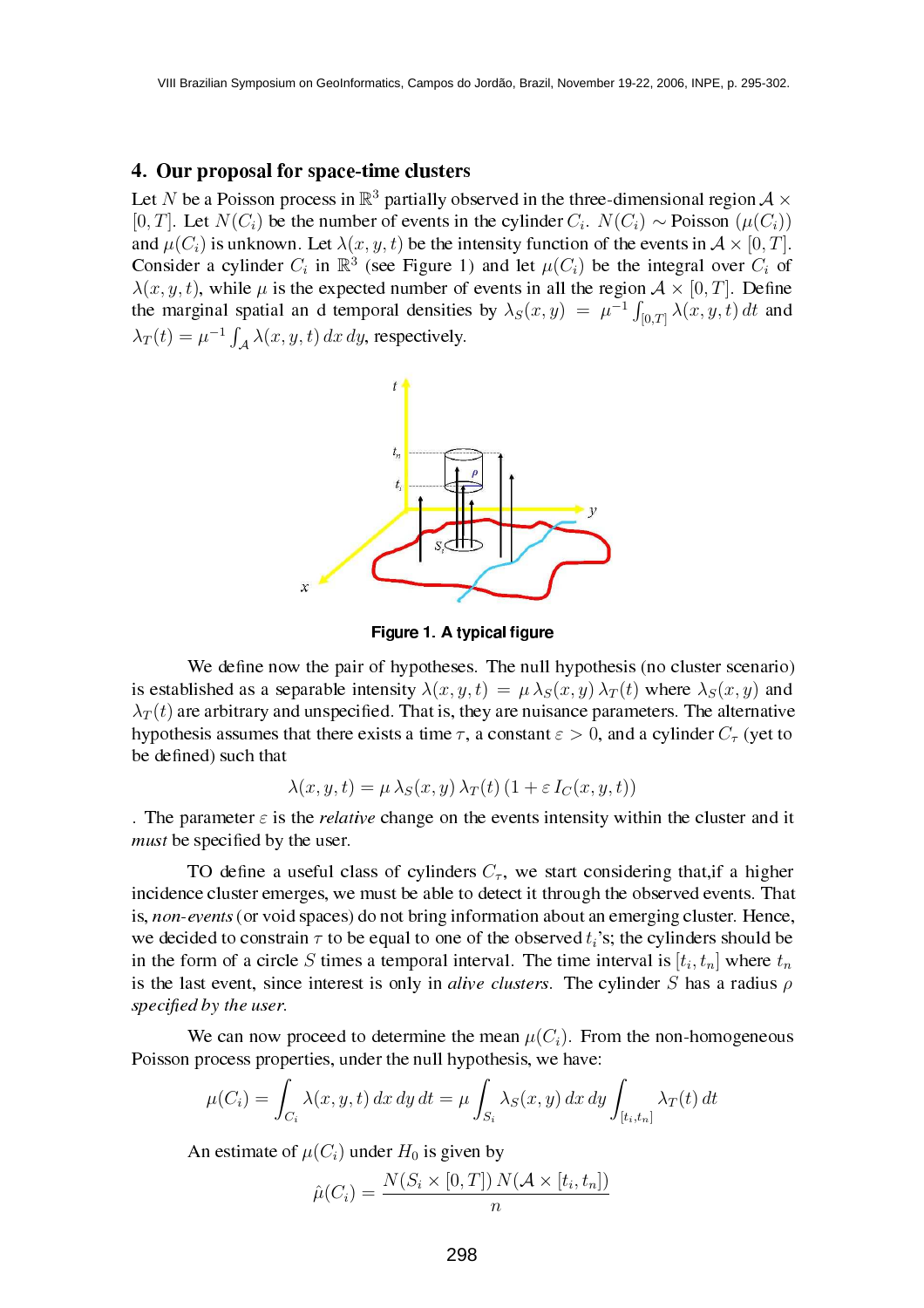where  $N(S_i \times [0,T])$  is the number of events within circle  $S_i$  irrespective of time;  $N(A \times [t_i, t_n])$  is the number of events with times between  $t_i$  and  $t_n$ , irrespective of spatial location; and  $n$  is the total number of events (see Figure 2).



Figure 2. The estimate  $\hat{\mu}(C_i)$ 

To define the test statistic, we consider the likelihood of space-time Poisson processes. Under  $H_0$ , we have

$$
L_{\infty} = \left(\prod_{i=1}^{n} \lambda(x_i, y_i, t_i)\right) \exp\left(-\int_{R^3} \lambda(x, y, t) \, dx \, dy \, dt\right)
$$

Under the alternative, we have

$$
L_{\tau} = \left( \prod_{i=1}^{n} \lambda(x_i, y_i, t_i) \left( 1 + \varepsilon I_{C_{\tau}}(x_i, y_i, t_i) \right) \right)
$$
  

$$
\exp \left( - \int_{R^3} \lambda(x, y, t) \, dx \, dy \, dt \right) \exp \left( -\varepsilon \int_{C_{\tau}} \lambda(x, y, t) \, dx \, dy \, dt \right)
$$

where  $\lambda(x, y, t) = \mu \lambda_S(x, y) \lambda_T(t)$  and  $C_\tau$  is the putative cluster cylinder.

Therefore, a space-time version of the SR test statistic  $R_n$  becomes

$$
R_n = \sum_{\tau=1}^n \frac{L_\tau}{L_\infty}
$$
  
= 
$$
\sum_{\tau=1}^n \left\{ \left[ \prod_{i=1}^n (1 + \varepsilon I_{C_\tau}(x_i, y_i, t_i) \right] \exp \left( -\varepsilon \int_{C_\tau} \lambda(x, y, t) dx dy dt \right) \right\}
$$
  
= 
$$
\sum_{\tau=1}^n (1 + \varepsilon)^{N(C_\tau)} \exp(-\varepsilon \mu(C_\tau))
$$

with  $\mu(C_{\tau})$  estimated as explained before.

The parameter  $\varepsilon > 0$  is known (user-specified) and measures the anticipated relative change in the events' density. Our surveillance method calculates  $R_{n+1}$  as the  $(n+1)$ th event arrives with with  $\hat{\mu}(C_{\tau})$  rather than  $\mu(C_{\tau})$ . The alarm goes off when  $R_n \geq A$  for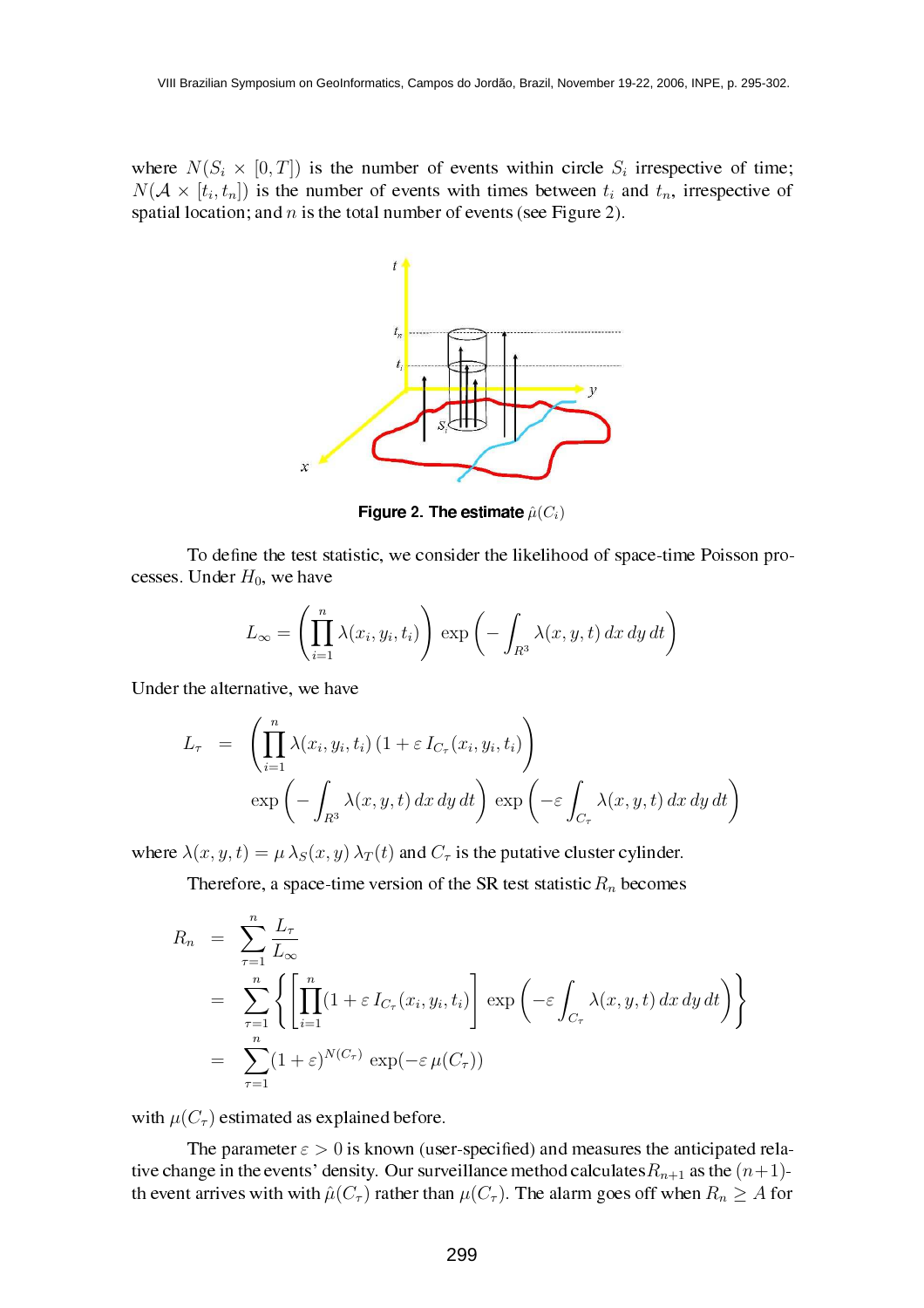the first time. In summary, the algorithm associated with our proposal needs as input:  $n$ cases events given by the coordinates x, y and time t; the value of three tuning parameters:  $\varepsilon$ , the anticipated relative change in density within the cluster; the anticipated radius  $\rho$  for the cluster; the threshold A, which should be approximately equal to the desired ARL<sup>0</sup>. Iteratively in n, calculate  $R_n$ . The output is a sequence of values  $R_n$  where n is the number of events. If  $R_n > A$  for any n, the alarm goes off.

# 5. Illustration



Figure 3. Burkitt lymphoma cases in Uganda

As an illustration, we used a classical example of retrospective detection of spacetime clustering: the data with place of residence and onset time for all 188 cases of Burkitt lymphoma between 1961 and 1975 in the West Nile district in Uganda (see Figure 3). [Rogerson 2001] found evidence of space-time clusters using local Knox tests and adopting a probability of false alarm of 0.1. However, we have not been able to reproduce his results using his methods. Apparently, his formulas or graphs with his results are not correct.